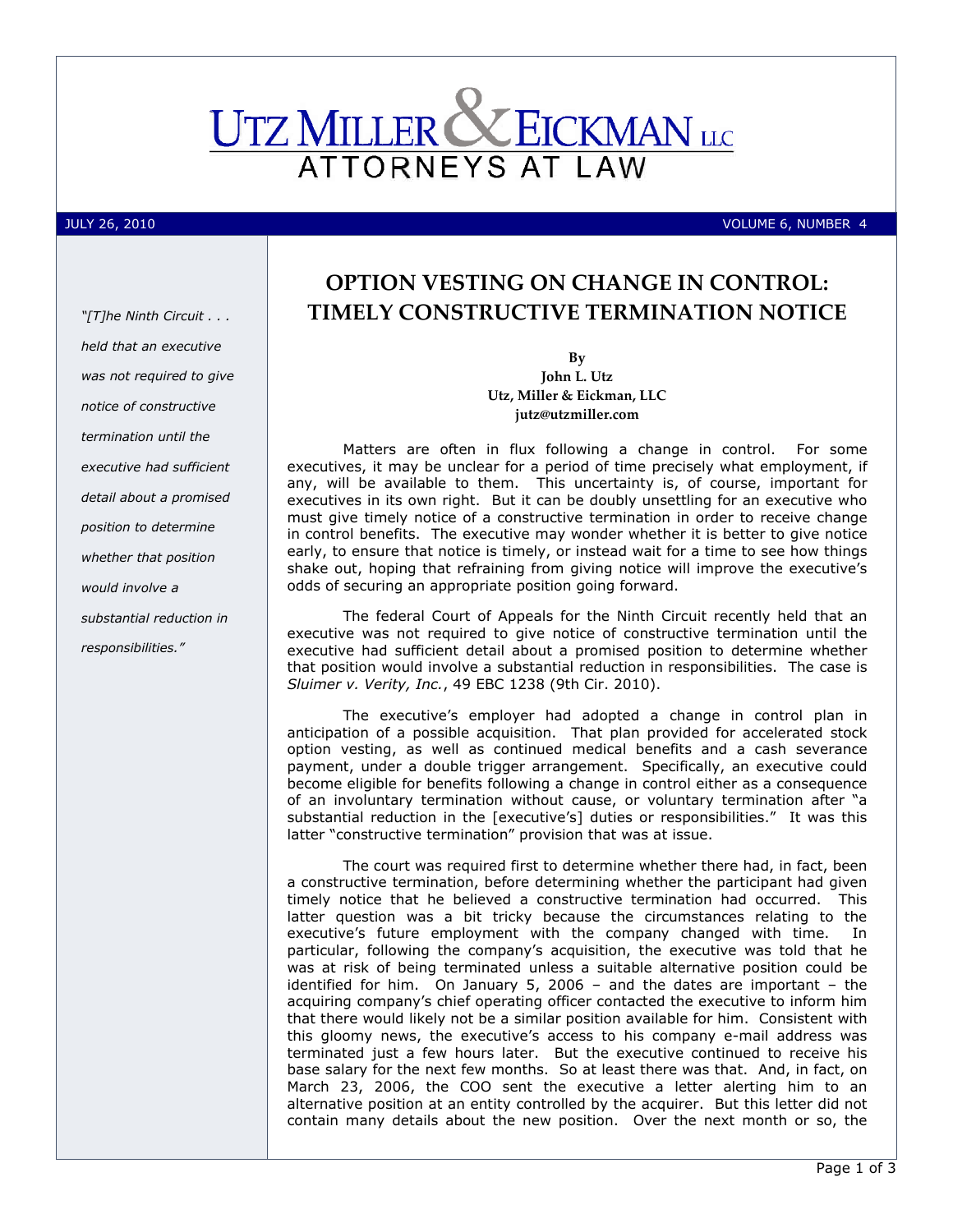"The court concluded

that the former

executive did, in fact,

voluntarily terminate

after a "substantial

reduction in [his]

duties or

responsibilities," and

that this constituted a

constructive

termination under the

plan's double trigger

provision."

#### Utz, Miller & Eickman, LLC

7285 West 132nd St. Suite 320 Overland Park, KS 66213

Phone: 913.685.0970 Fax: 913.685.1281

Matthew J. Eickman meickman@utzmiller.com Phone: 913.685.0749 Fax: 913.685.1281

Eric N. Miller emiller@utzmiller.com Phone: 913.685.8150 Fax: 913.685.1281

#### John L. Utz jutz@utzmiller.com Phone: 913.685.7978 Fax: 913.685.1281

## www.utzmiller.com

The information in this newsletter is of a general nature only and does not constitute legal advice.

Consult your attorney for advice appropriate to your circumstances.

executive attempted to learn more about the alternative position, to determine whether it was comparable to his former position.

The timing of these events was at least arguably critical because the plan required that a participant relying on the constructive termination provision of the plan provide the company with written notice that the participant believed there had been a constructive termination. This notice was required to be provided within three months of the date of the constructive termination. The company then had 15 days after receipt of the notice to cure the conduct giving rise to the constructive termination.

Note that almost three months passed between the date the COO told the executive there would likely be no similar position available for him and the date of the letter from the COO alerting the executive to an alternative position. The executive took some time to learn more about the position, to determine whether it was comparable to his prior position. The executive then gave notice of the constructive termination via an e-mail on April 25, 2006, and a later letter sent by e-mail and "registered delivery" on July 13, 2006.

Importantly, the court concluded that the event triggering the executive's notice requirement could not have occurred until at least April 18, 2006, when the executive learned, for the first time, what the alternative position would entail. The court said it would have been impossible for the executive to notify the company that he believed a constructive termination had occurred until he had been provided with sufficient detail about the alternative position to determine whether it would result in "a substantial reduction in [his] duties or responsibilities." As a consequence, the April 25 and July 13 communications from the executive to the company constituted timely notice of the constructive termination.

Before reaching the question of whether notice was timely, the court, of course, had to determine whether there had been a constructive termination. The court concluded that the former executive did, in fact, voluntarily terminate after a "substantial reduction in [his] duties or responsibilities," and that this constituted a constructive termination under the plan's double trigger provision. The executive, prior to the change in control, had been a Senior Vice President for Operations in Europe, the Middle East, Africa, and Asia, managing over 100 employees including 10 country managers. He was responsible for overseeing operations generating approximately \$50 million in revenue, reported directly to the company's president and CEO, and had responsibilities extended to various facets of the company's business, including sales, marketing, finance, administration, and technical operations. In contrast, the new position the executive was offered would have put him in charge of roughly \$5 million in revenue, and only 15 employees. The new position would also have involved only sales, and would have required that the executive report to a general manager rather than to the CEO.

In addition to arguing that the executive had not been constructively terminated and had not given timely notice, the company argued that the executive was not entitled to benefits because he had failed to execute a general waiver and release, and had failed to confirm in writing that he would be subject to the company's confidentiality agreement and noncompete agreement, both of which were conditions to the receipt of benefits under the plan. The court held that the executive need not satisfy these conditions unless and until he was to be awarded benefits, which had not previously occurred. That is, the executive was not required to execute the waiver and release, confidentiality agreement, and noncompete agreement in advance. He was only required to do so once a determination had been made that he was entitled to receive benefits.

Lesson. Determining the date on which a constructive termination has occurred can be difficult. There is simply no way around this given the inherent